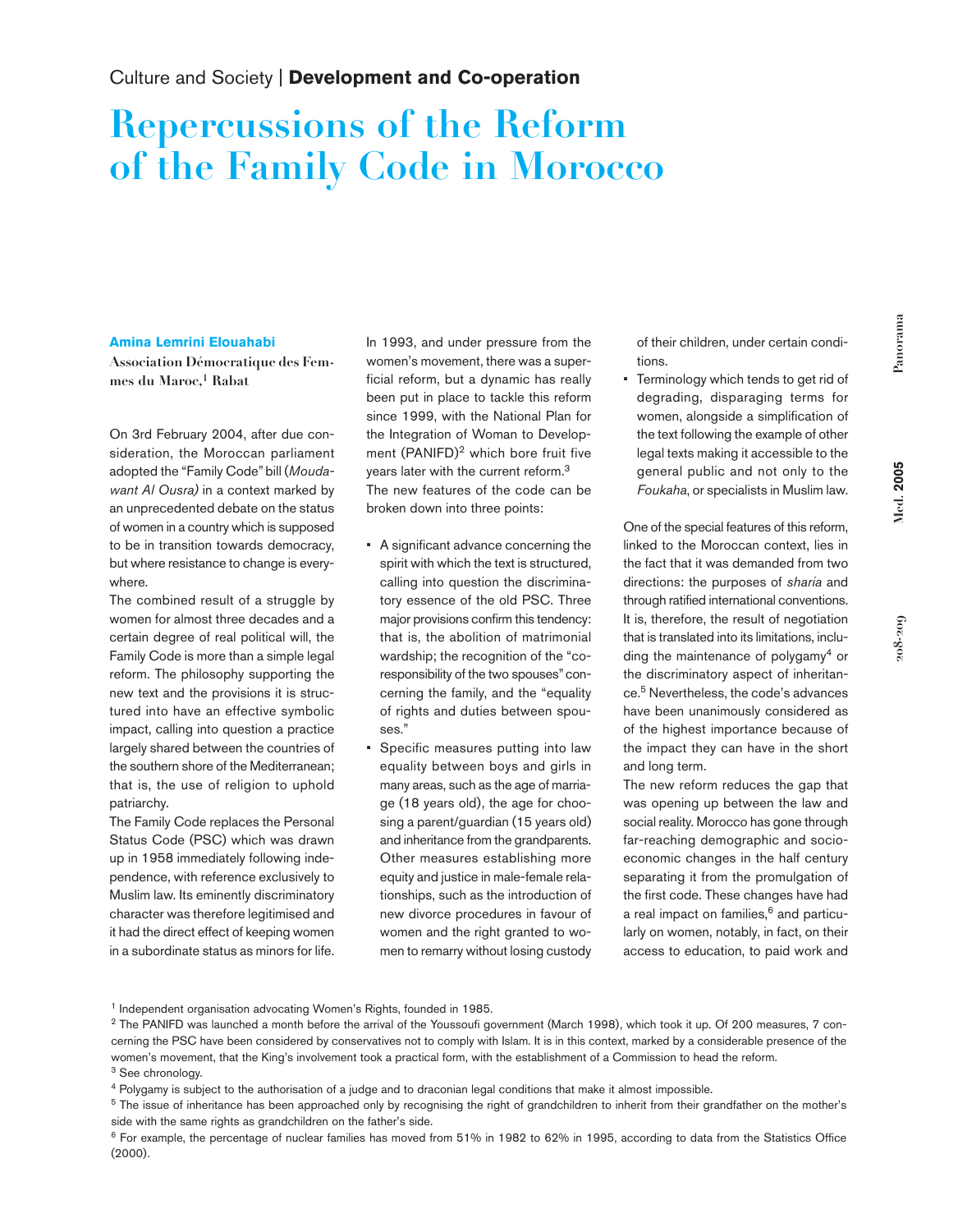## **FAMILY CODE: A FEW LANDMARKS**

- 1958: Promulgation of the Personal Status Code based on discrimination.
- 1993: First reform, superficial.
- March 1999: The Prime Minister, A. Youssoufi, presents the Action Plan for the Integration of Women into Development (PANIFD), drawn up with the participation of women's associations. 7 out of its 200 measures concern the reform of the Personal Status Code.
- April May 1999 : Violent reaction of conservatives leading to government backtracking.
- July 1999: Creation of the "PANIFD Support Network," made up of more than 200 women's, human rights, citizens' and development associations to support the Plan.
- 12th March 2000: Organisation of the women's march in Rabat, within the framework of the World March Against Poverty and Violence, under the slogan of reform of the code – Islamist counter-march in Casablanca.
- 5th March 2001: King Mohammed VI receives a delegation of women representing women's associations, political parties and national personalities.
- 16th March 2001: Establishment of the group "Spring of Equality," a network of feminist associations in favour of reforming the code (initially 9 associations, subsequently enlarged to 30).
- 20th March 2001: This group sends the King a memorandum on its aspirations concerning the reform.
- 26th April 2001: The King sets up the Committee in charge of reforming the Personal Status Code.
- June 2001 June 2003 : Spring of Equality undertakes a long, sustained awareness-raising campaign advocating reform based on the principle of equality .
- 12th September 2003 : The commission issues its report.
- 10th October 2003: The King presents the Family Code Bill in the Parliament
- 3rd February 2004: Parliament adopts the Family Code.
- 5th February 2004: The code is published in the Official Gazette and comes into force.

to contraception. The economic role of women (30% of the active population, 20% of heads of households) is a statistic which has not been without its effect on the hierarchical male-female relationship so that men are not the sole family breadwinners.

Several new provisions will have a structural effect. The abolition of wardship, considered by the women's movement as the main advance of the code, is equivalent to the enfranchisement of women because of the fact that they have finally had recognised the legal capacity to contract marriage without a guardian (except for those who so wish). Reciprocity of rights and duties between spouses brings down the pillar of the ancient *Mudawanna*; that is, the duty of obedience more worthy of slave-owning societies.

Although divorce may not be judicial in the true sense of the term for the two partners (repudiation has not been abolished, but is only subject to authorisation by a court), women will have resources that have not existed up to now so they can demand divorce because of illtreatment, without having to prove it as in the old text. Despite their limitations, these measures should reduce the suffering of women who spent years going to court and who often gave up because

of lack of means or, above all, lack of protection from the laws in force. One of the issues for which the Code has attempted to provide an answer involves the division between the spouses of the goods acquired during the marriage in the case of separation. The new text introduces the possibility of the partners agreeing, in a document separate from the act of marriage, to define a framework for the management of this property. In the case of disagreement, the judge assesses each one's contribution. Children's rights have also taken a step forward. For the first time, explicit reference is made to the harmonisation of family legislation with the Convention on the Rights of the Child and its two founding principles; that is, non-discrimination and the superior interest of children. Legislators have been particularly interested in the problems resulting from the dissolution of marriage bonds, and in issues of filiation,<sup>7</sup> custody and maintenance, but also in children's rights to harmonious development and protection by their parents from ill-treatment and from all forms of exploitation and negligence. In the case of difficulties, responsibility falls on the State.

Ultimately, the new code marks an advance in terms of the recognition of individual rights within the family. It breaks the vicious circle which legitimised the subordination of women because of the "sacred" nature of the *Mudawana* and which, because of this, halted any attempt at reform respecting personal rights.

This aspect of the reform, which is based on an evolutionary interpretation of the founding texts of Islam, should have a certain impact at a social and cultural level: in view of the dynamic aroused by this new code at national level. The code and the values of equality and equity that sustain it, has created quite a stir in several areas such as universities, regional educational academies, young people's organisations, the premises of associations, etc. and this since the presentation of the bill to the Parliament by King Mohammed VI on 10th October 2003. Women's organisations have actively supported the reform process and taken action in it, and have deployed and are continuing to deploy, enormous effort to ensure the controlled application of the code.

This new dynamic brings elements favouring a change in practices and mentalities in the sense of enshrining equality between men and women and consolidating democracy and the rule of law. But the effectiveness of this tendency is now dependent on preliminary measures to be taken by the State in esta-

<sup>&</sup>lt;sup>7</sup> Recognition of paternity in the case where marriage has not been formalised by act for reasons of force majeure (extension of the field of legal tests, including DNA testing).